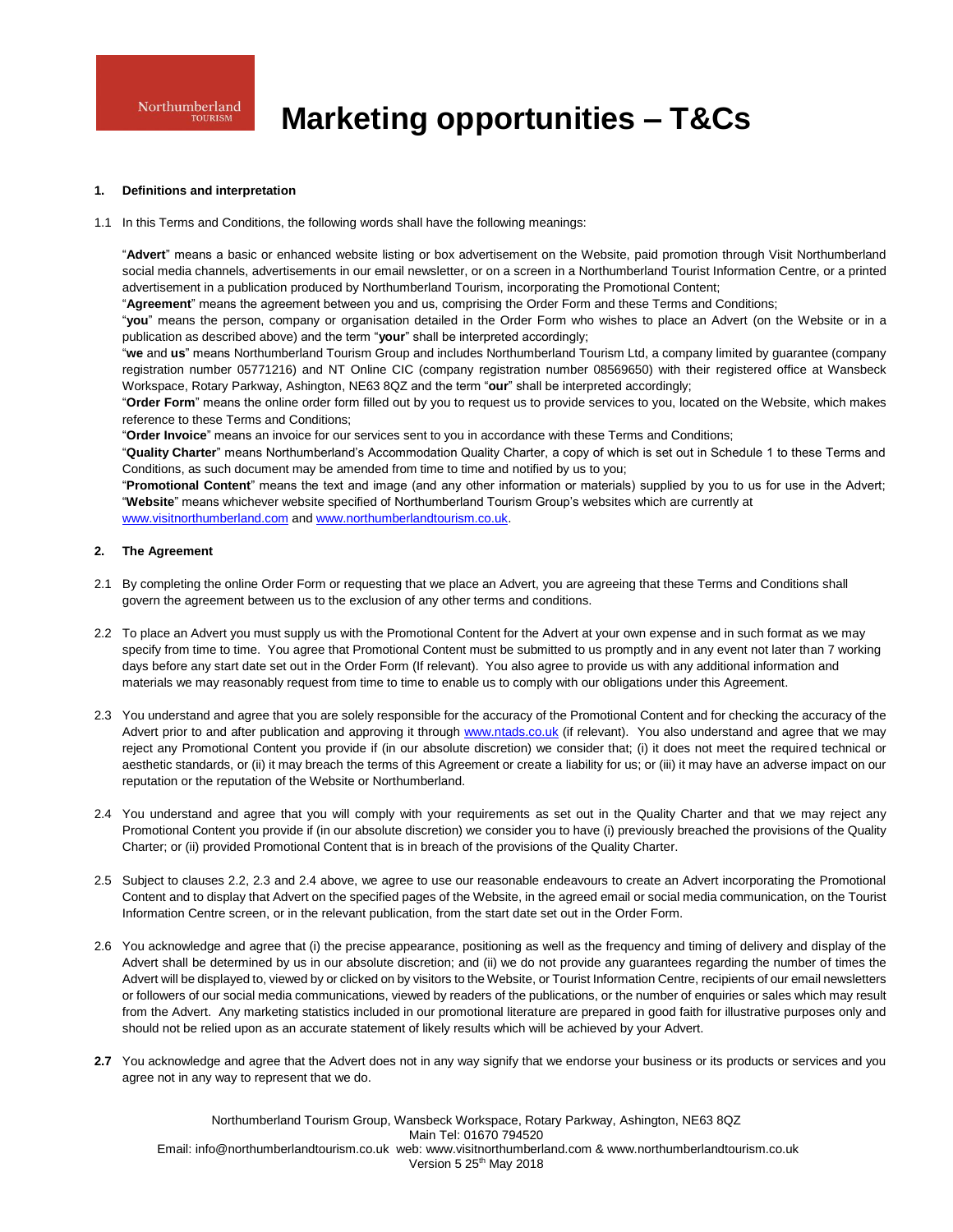# **Marketing opportunities – T&Cs**

### **3 Price and Payment**

- 3.1 In return for us agreeing to create and display the Advert, you agree to pay the fees specified in the Order Invoice. This fee is for the placement of the Advert and does not include design work unless expressly stated. The fee for online box Advert includes; (i) if Northumberland Tourism create the advert, a one-off advert origination fee to set-up and activate the Advert (the "Set-Up-Fee") and; (ii) a fee dependent upon the number of Website users who click on the Advert (the "Per Click Fee"). The Order Form allows you to set a limit on the Per Click Fees (the "Advertising Commitment"). Unless otherwise stated, all fees set out in this Agreement are exclusive of Value Added Tax or other applicable sales tax, which you agree to pay at the prevailing rate.
- 3.2 Unless otherwise agreed in writing, all fees due under this Agreement shall be paid in advance, prior to the Advert being created or published by us, by BACs, direct debit or by credit card. Payment terms are by 30-day invoice. In the event that you fail to pay any sums due under this Agreement when due then (in addition to any other rights we may have) we shall be entitled to (i) withhold or suspend performance of our obligations under this Agreement including (without limitation) by removing the Advert from the Website, Tourist Information Centre screen or publication; or (ii) charge interest at the annual rate of 3% over the prevailing rate of the Bank of England such interest to accrue from the due date until payment is made in full.
- 3.3 Website entries on visitnorthumberland.com are purchased on 12 monthly contracts whether paid for annually or by direct debit. If you opt to pay for your advertising by direct debit this will be a rolling agreement with monthly payments deducted from your bank account on or around the 15<sup>th</sup> of each month. The agreement will automatically renew at the end of the first 12 month advertising period, with payments continuing to be deducted monthly until the agreement is terminated in accordance with clause 4.2. In the event that you terminate your direct debit payment before the end of your contract you shall be required to make immediate and full payment of all remaining monies outstanding. GoCardless is the designated direct-debit collection service used by Northumberland Tourism Group – further information at [www.gocardless.com](http://www.gocardless.com/)
- 3.4 If you change or update your bank account details you must contact us to advise of new details at least 7 days before your next payment is due.
- 3.5 Northumberland Tourism reserves the right to change our fees at any time and undertakes to advise customers of this via email and on our website giving one month's notice.

## **4. Term and Termination**

- 4.1 This Agreement shall come into force on the date that you authorise the Order Form online or otherwise confirm that you accept the terms of this Agreement and (unless terminated early under clause 4.2 or 4.3 below) shall continue until the end date specified in the Order Form, or (if earlier) until the advertising commitment specified in the Order Form has been exhausted. You may extend publication of the Advert after this period with our agreement by paying the applicable fee or fees.
- 4.2 Either party may terminate this agreement by giving 7 days written notice to the other at any time. In the event that we terminate this agreement under this clause 4.2 we shall give you a pro-rata refund of any Fees which you have paid in advance and which have not been utilised. In the event that you terminate this Agreement under this clause 4.2 you shall not be entitled to any refund of any fees already paid. Under this clause 4.2 you shall be required to complete payment of any outstanding invoice; and will not be entitled to any refund of fees. If you chose to pay by Direct Debit you will be required to pay any outstanding months' payments until the end of your contract term immediately and in full.
- 4.3 We may also terminate or suspend this Agreement and/or remove the Advert from the Website or publication at any time without notice to you if: (i) you have breached any of the terms of this Agreement or (ii) you have failed to pay any sums due under this Agreement by the due date; or (iii) you have ceased to trade, go into liquidation, become bankrupt, make a voluntary arrangement with your creditors or have a receiver or administrator appointed or suffer any similar event in consequence of debt or (iv) we reasonably believe that the Advert is in breach of the requirements of the Quality Charter, may create a liability for us or may adversely affect our reputation, or the reputation of the Website or Northumberland.

### **5. Warranties and Indemnity**

5.1 You warrant and agree that; (i) you have full power and authority to enter into this Agreement; and (ii) the Promotional Content and any associated or linked material, complies with all applicable laws, regulations and industry codes including but not limited to the CAP Code and those laws, regulations and codes of practice relating to data protection, e-commerce, direct marketing and advertising; and (iii) the Promotional Content and associated or linked material does not contain anything which is illegal, defamatory, libellous, threatening, harassing, obscene, offensive, pornographic or which may otherwise adversely affect our reputation or the reputation of the Website or

Northumberland Tourism Group, Wansbeck Workspace, Rotary Parkway, Ashington, NE63 8QZ Main Tel: 01670 794520 Email: info@northumberlandtourism.co.uk web: www.visitnorthumberland.com & www.northumberlandtourism.co.uk Version 5 25<sup>th</sup> May 2018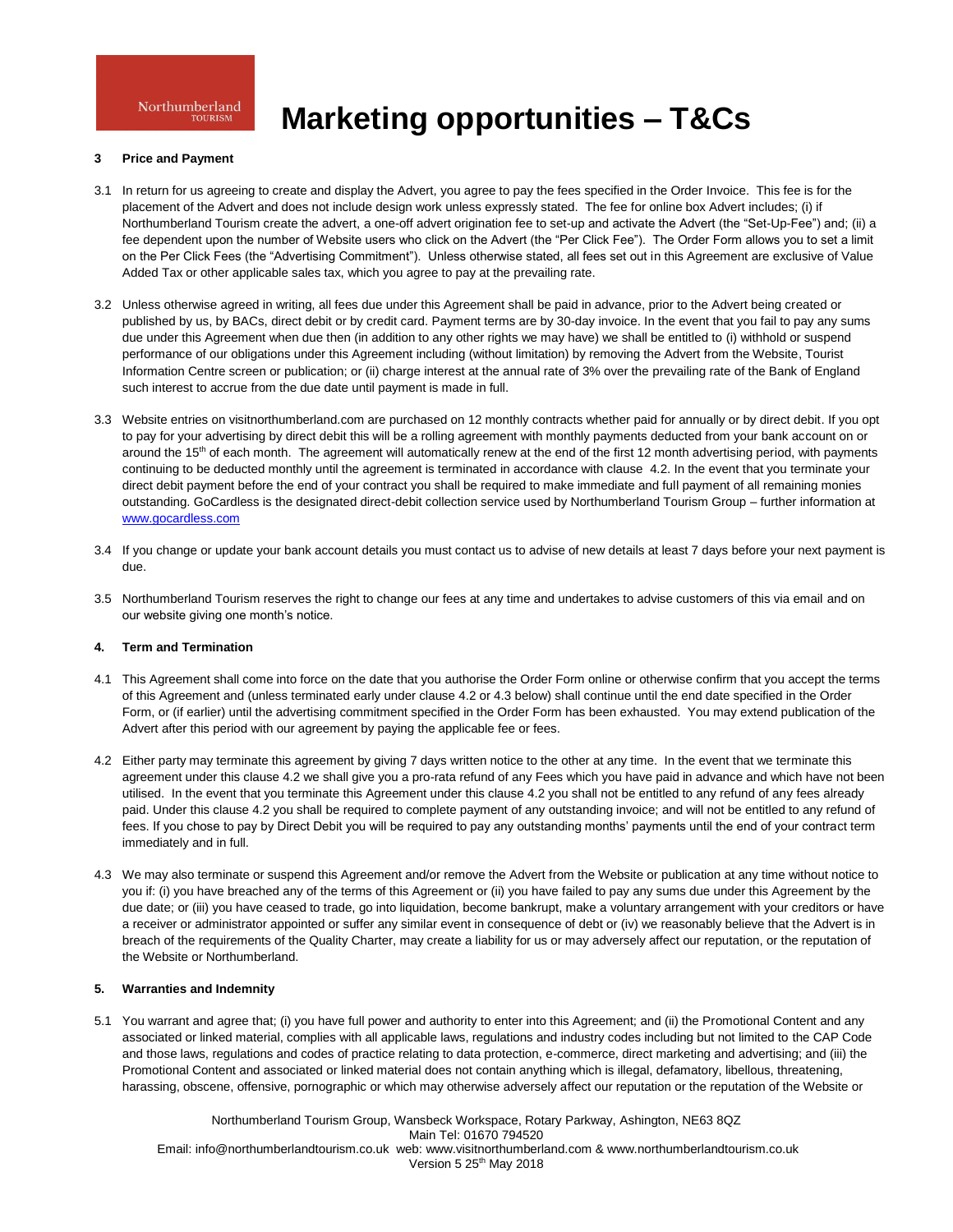# **Marketing opportunities – T&Cs**

Northumberland; and (iv) the Promotional Content and any associated or linked material does not infringe any third party's copyright or intellectual property rights or other rights.

5.2 You agree to indemnify us against all costs, claims, damages, losses and expenses suffered by us which relate to or arise out of (i) any breach by you of the terms and conditions of this Agreement or (ii) any claim or complaint made by a customer or prospective customer of yours who has viewed or relied on the Advert (iii) any claim that the Promotional Content or its use by us in accordance with this agreement infringes the copyright, intellectual property rights or other rights of any third party.

### **6. Liability**

- 6.1 Nothing in this Agreement shall operate to exclude or limit Northumberland Tourism's liability for death or personal injury caused by its negligence, or fraud or any other liability which cannot be excluded or limited under applicable law.
- 6.2 Subject to clause 6.1, in no event shall we be liable to you (whether in contract, tort, negligence or otherwise) under or in connection with this Agreement for (i) any loss of profits, loss of business or anticipated savings; (ii) any loss of goodwill or reputation or (iii) any indirect, special or consequential losses whether or not such losses were in the contemplation of the parties at the date of this Agreement.
- 6.3 Subject to clause 6.1, in no event shall our total liability (whether in contract, tort, negligence or otherwise) under or in connection with this Agreement exceed 100% of the total fees paid by you under this Agreement.

## **7. Intellectual Property Rights**

- 7.1 We (and our licensors) shall retain ownership of all copyright and intellectual property rights in the Website and software used by the Website and any publication thereof and nothing in this Agreement shall be taken to grant any rights to you in respect of such copyright and intellectual property rights.
- 7.2 We acknowledge and agree that you shall retain and own all copyright and intellectual property rights in the Promotional Content and accordingly you hereby grant to us a world-wide, non-exclusive, royalty-free right and licence to use the Promotional Content to create and publish the Advert for the purposes set out in this Agreement.

### **8. General**

- 8.1 You may not re-sell, assign or transfer any of your rights under this agreement without our prior written consent.
- 8.2 These terms and conditions together with the terms set out on the Order Form constitute the entire agreement between the parties, supersede any previous agreement or understanding and may not be varied except in writing between the parties. All other terms, express or implied by statute or otherwise, are excluded to the fullest extent permitted by law.
- 8.3 A notice required or permitted to be given by either party to the other under this Agreement shall be in writing and may be served by delivering it personally or sending it by pre-paid recorded delivery or by fax or by email to the address set out on the Order From or such other address as may have been notified pursuant to this provision to the party giving the notice.
- 8.4 No failure or delay by either party in exercising any of its rights under the Agreement shall be deemed to be a waiver of that right, and no waiver by either party of any breach of the Agreement by the other shall be considered as a waiver of any subsequent breach of the same or any other provision. If any provision of this Agreement is held by any court or other competent authority to be invalid or unenforceable in whole or in part, the validity of the other provisions of this Agreement and the remainder of the provision in question shall not be affected.
- 8.5 A person who is not a party to this Agreement has no right under the Contracts (Right of Third Parties) Act 1999 to enforce any term of this Agreement but this does not affect any right or remedy for a third party which exists or is available apart from that Act.
- 8.6 English law shall apply to the Agreement, and the parties agree to submit to the exclusive jurisdiction of the English courts in respect of any matter of dispute arising out of this agreement.